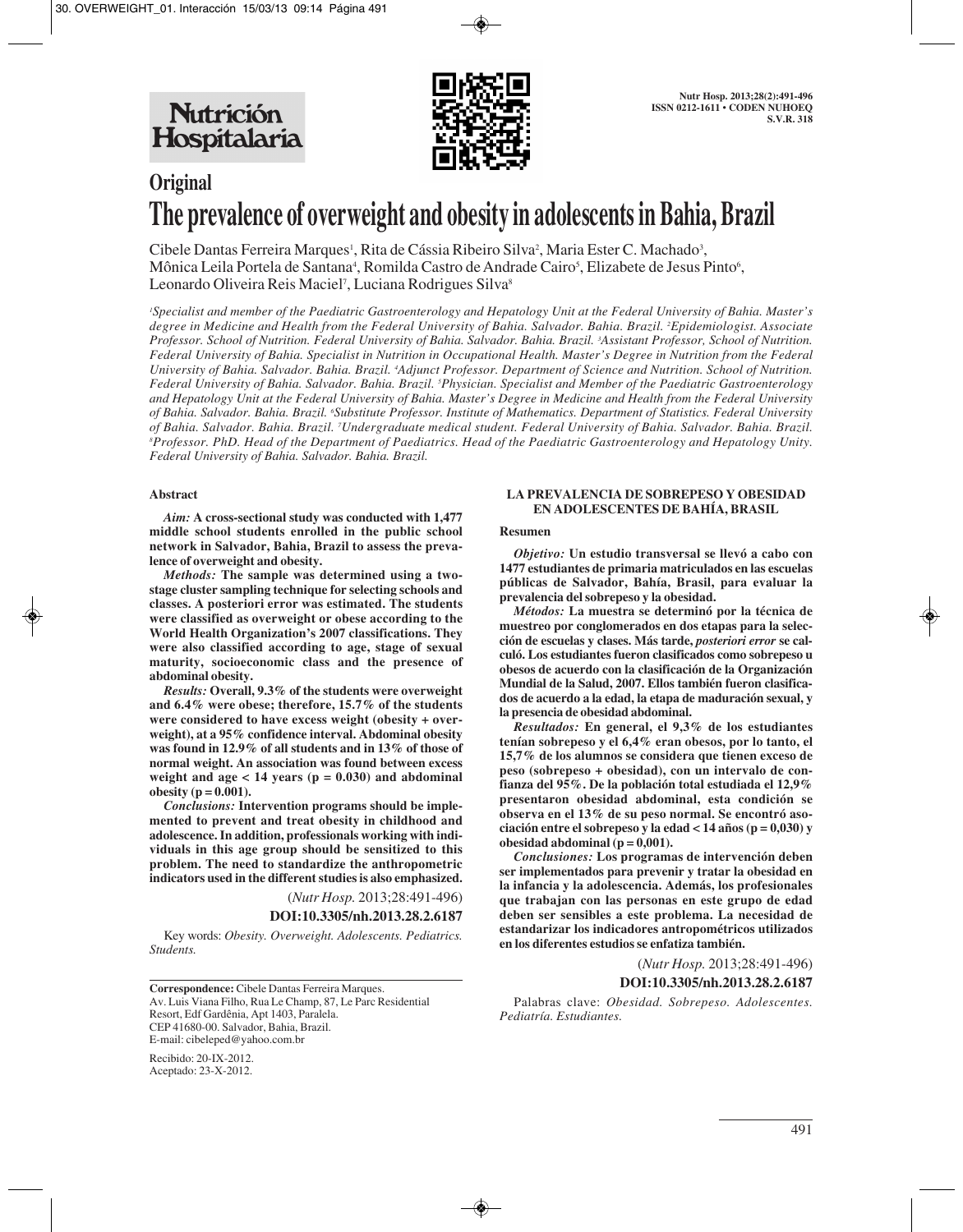## **Abbreviations**

WHO: World Health Organization. POF: Brazilian Family Income Survey. BMI: Body mass index.

Kg: Kilograms.

SPSS: Statistical Package for the Social Sciences.

CI: Confidence intervals.

SD: Standard deviation.

FNDE: National Foundation for Educational Development.

FAPESB: Bahia Foundation for the Support of Research. CNPq: National Council for Scientific and Technological Development.

## **Introduction**

According to the World Health Organization (WHO), obesity is the principal cause of preventable chronic disease. It reduces life expectancy and is associated with various comorbidities.<sup>1-3</sup> Obesity is the most common cause of insulin resistance in children<sup>4</sup> and is also associated with dyslipidemia,<sup>5</sup> musculoskeletal abnormalities<sup>6</sup>, diabetes mellitus,<sup>7</sup> cardiovascular complications, nonalcoholic fatty liver disease<sup>8</sup> and cancer.<sup>6</sup> Obesity also inflicts psychosocial consequences on the emotional development of the child or adolescent through discrimination and stigmatization.9

The WHO has recognized that obesity is fast becoming an epidemic, constituting a growing concern in view of the high rates of overweight and obesity that range from 10% to 40% in developed countries. More recently, increasing rates have also been observed in developing countries.10 Comparing data from the 1974- 75 Brazilian Family Income Survey (POF) with the more recent 2008-9 data, the prevalence of excess weight in adolescents increased from 3.7% to 21.7% in boys and from 7.6% to 19.4% in girls.<sup>11</sup> In Europe, Spain has the highest rates of childhood obesity today.<sup>12</sup>

Evidence shows that child obesity is the principal risk factor for adult obesity.13 Overweight adolescents are 70% more likely to become overweight or obese adults, this percentage increasing to 80% if the father and/or mother are also obese.14 Child obesity is a condition that is difficult to treat. If comorbidities are present, the treatment of obesity must be more aggressive and individualized to ensure a more rapid weight loss.<sup>15</sup>

Since the school represents an ideal location in which to provide education on nutrition and to transmit appropriate information to the students, their families and their teachers, the objective of the present study was to determine the prevalence of overweight and obesity in adolescent schoolchildren, using current reference standards.

## **Materials and methods**

A cross-sectional, observational study was conducted with a sample population composed of male and female schoolchildren of 10 to 17 years of age enrolled in the  $6<sup>th</sup>$ , 7th and 8th grades in state schools in Salvador, Bahia, Brazil. Any pregnant or breastfeeding girls were excluded from the study, as well as any students in whom anthropometric measurements could not be taken and those who refused to participate. According to the Education Department's 2008 school register, there were 207 state schools in the city, with 81,380 students enrolled in the middle school grades defined in the study protocol. Sample size was established by a simple random technique without replacement. Students were selected using a two-stage cluster sampling technique, the first stage consisting of the selection of schools and the second the selection of classes. In each class selected, all the students who agreed to participate and who signed an informed consent form were evaluated. Twenty-three schools were randomly selected, making a total of 69 classes (three classes in each school) and 1,477 students. Eighty-one students refused to participate; therefore, the final sample size consisted of 1,396 students. This sample originally formed part of a larger study involving children enrolled in public schools. Considering that the sample size was not calculated with the specific objective of evaluating the prevalence of excess weight, the *a posteriori* sample error was calculated based on the prevalence of excess weight found (15.7%). The previously adopted sample size permitted the prevalence of this endpoint to be determined with an error of 1.9%. The purpose and objectives of the study were explained to the directors, teachers, parents and students involved.

Standardized anthropometric measurements were collected at the schools in accordance with the Anthropometric Standardization Reference Manual and the World Health Organization (WHO) (1995). The equipment was calibrated immediately prior to starting data collection and then checked periodically. The measurements were taken by two investigators, with variations of 100 grams for weight, 0.1 cm for height and 0.5 cm for waist circumference considered acceptable. Whenever the difference between the two measurements was greater than the variation permitted, a third measurement was taken and the mean of the three measurements constituted the final value. Weight was measured using electronic scales with weighing capacity of 199.95 kg and accuracy of 50 grams. The weight of the child's school uniform was subtracted from his/her total weight. Height was measured to the nearest 0.1 cm using a stadiometer. The child was measured standing upright with no shoes and no accessories of any kind. Body mass index (BMI), or the Quetelet index, defined as the ratio between weight in kilograms (kg) and height in square meters (m<sup>2</sup>), was used to evaluate the anthropometric status of the students. A BMI-for-age curve was used to classify the nutritional status of the students in accordance with the WHO growth charts (2007). Anthropometric status was defined as leanness when BMI was under the 3rd percentile, normal when BMI was between the 3<sup>rd</sup> and 85<sup>th</sup> percentiles, overweight when BMI was between the 85<sup>th</sup> and 97<sup>th</sup> percentiles, and obese when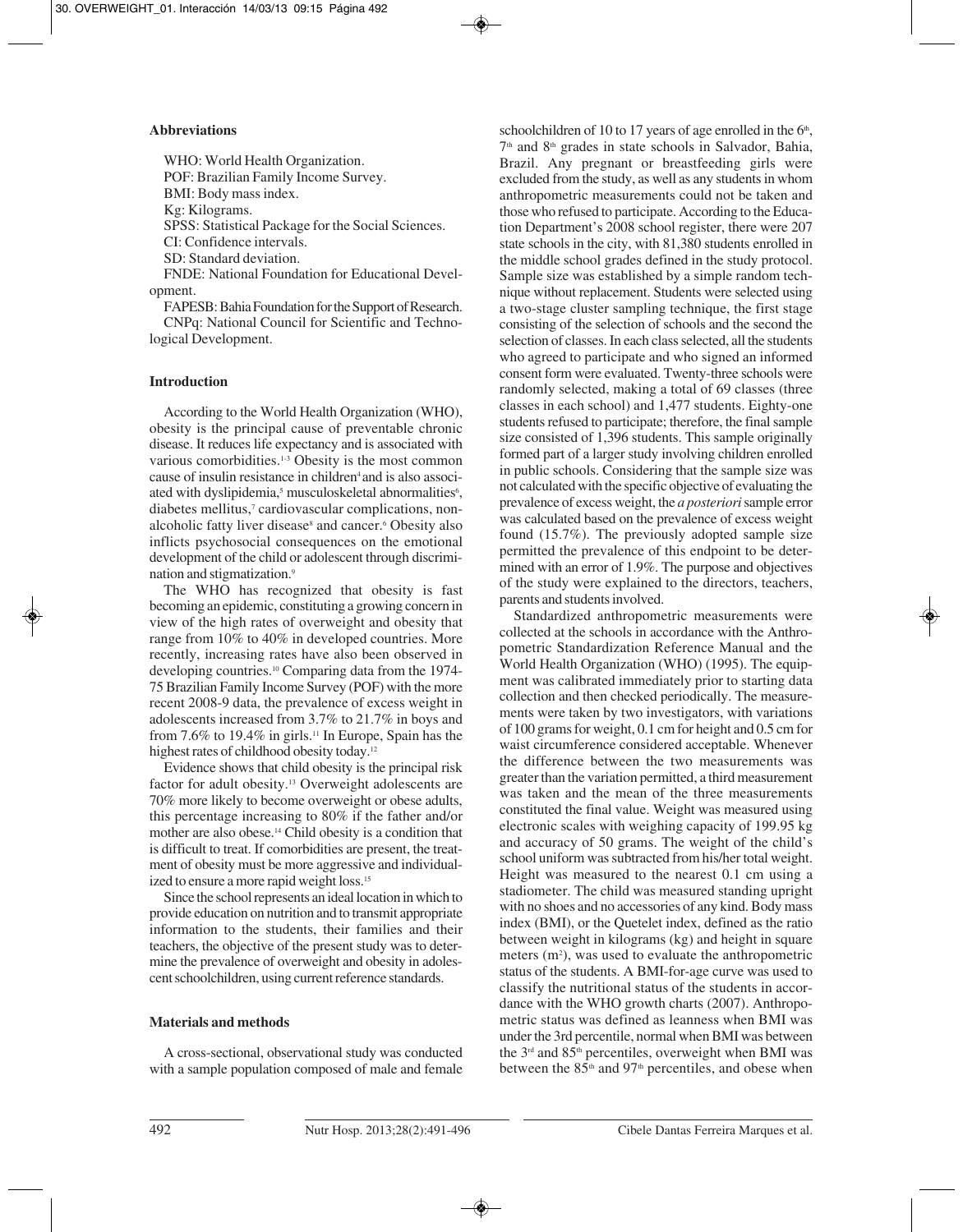BMI was at or above the  $97<sup>th</sup>$  percentile. Waist circumference was measured with the student standing upright with his/her feet together. The midpoint between the last rib and the iliac crest was marked and a non-elastic, fibreglass measuring tape with a thickness of 0.5 cm was used to measure waist circumference at the midwaist. Measurement was rounded up to the nearest millimetre. Waist circumference measurements were evaluated and classified in percentiles. Abdominal obesity was defined as waist circumference above the  $80<sup>th</sup>$  percentile in accordance with the cut-offs proposed by Taylor et al.16.

Stage of sexual maturity was evaluated privately by the student him/herself in accordance with images provided. The adolescents were grouped according to the characteristics of staging defined in the Tanner stages.<sup>17</sup> In the girls, the occurrence of menarche was also investigated.

The socioeconomic profile of the families was classified according to the Brazilian Criteria of Economic Classification<sup>18</sup>. Since none of the students belonged to socioeconomic classes A1, A2 or B1 and very few individuals were classified as belonging to classes B2, C1 or C2, socioeconomic classes were redistributed into three categories: B2/C1/C2, D or E.

The data were analyzed using the Statistical Package for the Social Sciences, version 17 (SPSS, 2008). In the descriptive analysis, categorical variables are presented as frequencies and continuous variables as measures of central tendency and dispersion. Proportions were calculated to estimate prevalence rates, and confidence intervals (CI) were determined. The difference between proportions was established using Pearson's chisquare test and values were considered statistically significant when p-values were  $\leq 5\%$ .

The study protocol was approved by the Internal Review Board of the School of Nutrition, Federal University of Bahia. The parents or guardians who agreed to allow their children to participate in the study signed an informed consent form. The patients identified as being overweight or obese were referred to the Paediatric Gastroenterology Outpatient Department at the Federal University of Bahia, where they are being followed up.

### **Results**

Overall, 15.7% of the students were found to be overweight or obese (9.3% overweight and 6.4% obese). When evaluated according to waist circumference, abdominal obesity was found in 12.9% of the adolescents. One girl refused to allow herself to be weighed and three students did not allow their waist circumference to be measured. The mean age of the students was  $14.27 \pm 1.54$  years [mean  $\pm$  standard deviation (SD). The mean weight of the 1,395 students evaluated was 51.96  $\pm$  12.02 kg (range 26.45-112.90 kg). Mean height was 161.77 ± 8.94 cm (range 134.25-193.70 cm). The characteristics of this sample are shown in table I.

Table II shows the prevalence of excess weight in the adolescents according to gender, age, stage of

| <b>Table I</b>                                     |  |  |  |
|----------------------------------------------------|--|--|--|
| Characteristics of adolescents aged 10 to 17 years |  |  |  |
| in state public schools of the city of Salvador,   |  |  |  |
| Bahia-Brazil, 2009                                 |  |  |  |

| Variable                | N   | $\%$ | IC95%       |
|-------------------------|-----|------|-------------|
| Sex                     |     |      |             |
| Male                    | 604 | 43.3 | 43-43.5     |
| Female                  | 792 | 56.7 | 56.6-56.8   |
| Age (years)             |     |      |             |
| < 14                    | 627 | 45.0 | 44.8-45.2   |
| $\geq$ 14               | 767 | 55.0 | 54.9-55.1   |
| Sexual maturation Stage |     |      |             |
| Prepubertal             | 119 | 8.5  | 8.0-8.9     |
| Pubertal                | 307 | 22.0 | 21.7-22.3   |
| Pospubertal             | 967 | 69.4 | 69.3-69.5   |
| Economic class          |     |      |             |
| B2/C1/C2                | 67  | 5.3  | $4.6 - 5.9$ |
| D                       | 579 | 45.5 | 45.3-45.7   |
| Е                       | 626 | 49.2 | 49.0-49.4   |
|                         |     |      |             |

N = Number students assesseds; IC = Confidence Interval.

sexual maturity, socioeconomic level and waist circumference. There was a positive and statistically significant association between excess weight and being under 14 years of age and having waist circumference above the  $80<sup>th</sup>$  percentile (abdominal obesity).

The prevalence of abdominal obesity (waist circumference at or above the  $80<sup>th</sup>$  percentile) was 12.8% in the adolescents of normal weight.

**Table II** *Overweight by gender, age, sexual maturatikon stage, socioeconomic status, and waist circumference in adolescents (10-17 years) of the state public schools of the city of Salvador, Bahia-Brazil, 2009*

| Variable                       | Overweight |      |                |
|--------------------------------|------------|------|----------------|
|                                | N          | %    | P <sup>A</sup> |
| Sex                            |            |      |                |
| Male                           | 98         | 16.2 | 0.68           |
| Female                         | 122        | 15.4 |                |
| Age (years)                    |            |      |                |
| < 14                           | 119        | 19.0 | 0.03           |
| $\geq 14$                      | 101        | 13.2 |                |
| Sexual Maturation Stage        |            |      |                |
| Pre and pospubertal            | 18         | 15.1 | 0.50           |
| Púbere                         | 42         | 13.7 |                |
| Socioeconomic Status           |            |      |                |
| <b>B2/C1/C2</b>                | 14         | 20.9 | 0.14           |
| D                              | 100        | 17.3 |                |
| E                              | 87         | 13.9 |                |
| CC                             |            |      |                |
| Obesity abdominal $(\geq P80)$ | 156        | 87.2 | < 0.0001       |
| Normal $(P80)$                 | 62         | 5.10 | < 0.0001       |

BMI = Body Mass Index; N = Number students assesseds; CC = Waist circumference. AChi-Square.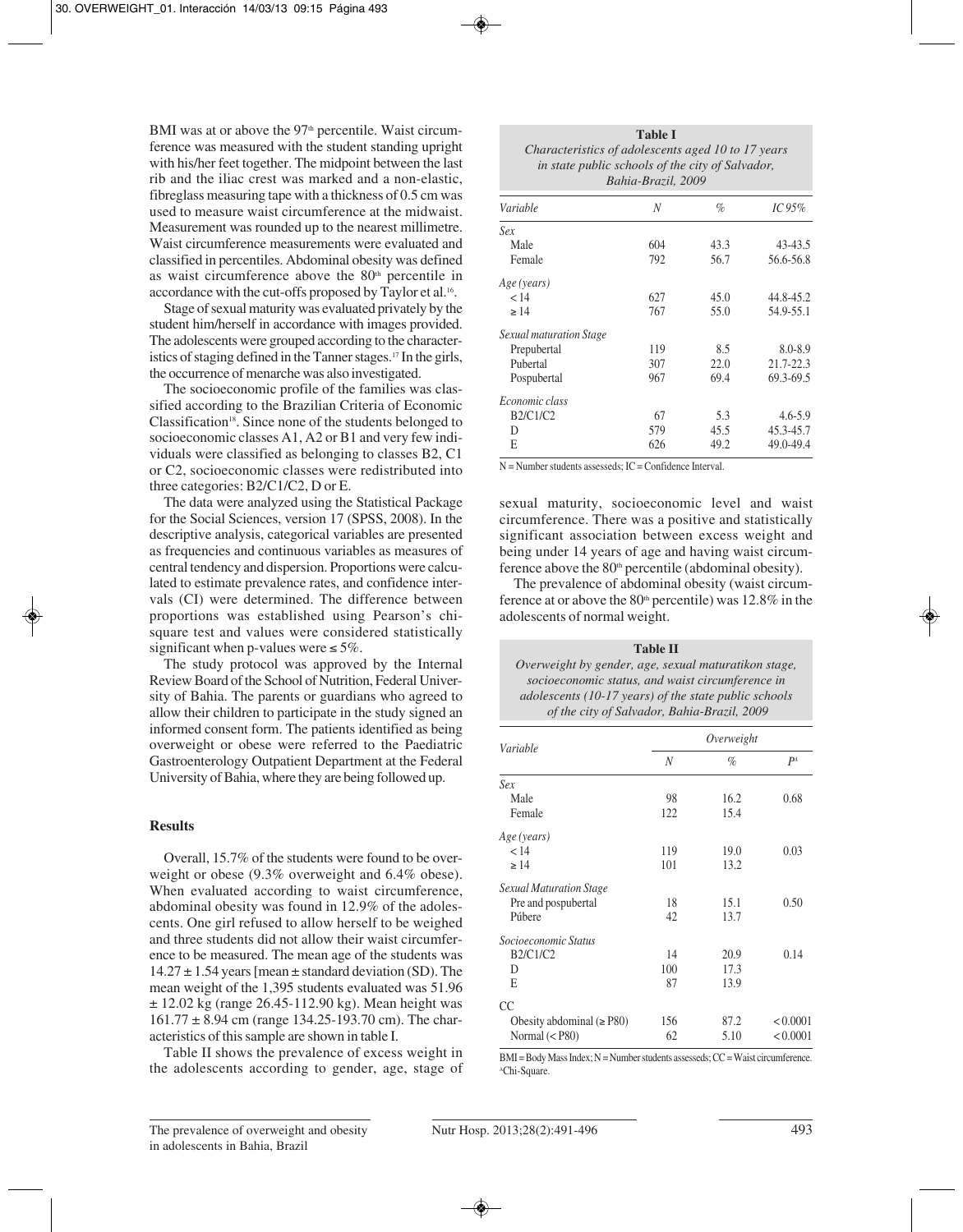| with the evaluation criteria and population studied anthropometric    |               |                  |                           |                             |  |  |  |
|-----------------------------------------------------------------------|---------------|------------------|---------------------------|-----------------------------|--|--|--|
| Author/Local/Year                                                     | Age group     | $\boldsymbol{N}$ | Assessment anthropometric | Prevalence of excess weight |  |  |  |
| Campos LA et al. 2007,<br>Fortaleza-CE <sup>33</sup>                  | $10-19$ years | 571              | Must et al.               | 18%                         |  |  |  |
| Suñé FR et al., 2007,<br>Município de Capão da Canoa-RS <sup>22</sup> | $11-13$ years | 719              | Cole et al.               | 24,8%                       |  |  |  |
| Vilma R et al., 2008,<br>Anapólis, GO <sup>24</sup>                   | $7-14$ years  | 346              | <b>OMS 2007</b>           | 19,9%                       |  |  |  |
| Vanzelli et al, 2008,<br>Jundiaí, SP <sup>23</sup>                    | $10-18$ years | 662              | CDC 2001                  | 25,5%                       |  |  |  |
| Tassitano RM et al., 2009,<br>$Recife-PE34$                           | $14-19$ years | 4,210            | Cole et al.               | 13,9%                       |  |  |  |
| Mendonça MRT et al., 2010,<br>Maceió-AL <sup>26</sup>                 | $7-17$ years  | 986              | CDC 2001                  | 13,8%                       |  |  |  |
| Marques CDF et al., 2010,<br>Salvador Bahia (este estudo)             | $10-17$ years | 1,396            | <b>OMS 2007</b>           | 15,6%                       |  |  |  |

**Table III** *Brasilian studies on the prevalence of overweight among public school students between 2007 and 2010, with the evaluation criteria and population studied anthropometric*

## **Discussion**

Regional, national and international studies have revealed a steady increase in child obesity in recent years. In the present study, the new WHO 2007 curves for weight, height and BMI were used, this being the second study conducted in Brazil to use these parameters. The prevalence of excess weight in the present study was 15.7% in adolescents of 10-17 years of age (9.3% overweight and 6.4% obesity). These rates are lower than those reported for adolescents of 12-17 years of age in the United States, with the Third National Health and Nutrition Examination Survey reporting rates of 21.7% and  $10.8\%$  for overweight and obesity, respectively<sup>19</sup>. A study conducted in Spain using data from NHS (National Health Survey) between 2006 and 2007 throughout Spain with a sample of 6,139 children defined as obese or overweight by the cutoff points proposed by the International Task Force (IOTF) showed a prevalence of excess weight of 29.1%, 18.8% of overweight and obesity of 10.3%, also higher than that found in this study.12

Socioeconomic differences between populations may explain the slightly lower prevalence of excess weight in this region compared with rates from other countries, as well as differences associated with the dietary habits and routine activities of the Brazilian population; however, a steady increase in adult and child obesity has also been reported here. Various studies conducted in Brazil to determine the prevalence rates of obesity in children and adolescents have reported some differences in prevalence, probably due to variations in the anthropometric diagnostic criteria used and regional differences, with higher prevalence rates in the more affluent regions of the south and southeast. Table III shows the most recent population-based studies carried out in Brazil, including the criteria used for anthropometric evaluation, the

number of individuals analyzed and the findings of excess weight in adolescents.

Neutzling et al.<sup>20</sup> reported a prevalence of overweight and obesity of 4.5% in young people in the northeast of Brazil, a rate that is lower than that reported for the south and southeast and lower than the rate found in the present, more recent study, conducted with students in an urban area, in which the increasing epidemic of obesity has also been documented. The findings of this study, which was conducted with an expressive number of schoolchildren in the capital city of the state of Bahia, Brazil, were compared with results from previous studies such as that carried out in 2001 by Albano and Souza,<sup>21</sup> who reported a prevalence of overweight of 10.5% in male and female adolescents of 11- 17 years of age in a public school in São Paulo. However, their sample size was small and therefore not very representative of the target population.

The prevalence of obesity in the present study differed from rates reported in studies conducted in regions with higher socioeconomic levels, according to the findings of Suñé et al. in 2007<sup>22</sup> and Vanzelli et al. in 200823 (prevalence rates of obesity of 3.5% and 9%, respectively, versus 6.4% in the present study). In a study carried out in Jundiaí, São Paulo, Rezende et al.<sup>24</sup> reported prevalence rates very close to that found in the present study. Although that study was conducted in a region that is more socioeconomically privileged compared to Bahia, it was the only study to use the same reference values for nutritional evaluation (WHO 2007). This fact suggests that, despite regional differences, the new reference curves may have succeeded in improving standardization of the nutritional evaluation of children and adolescents, thus facilitating comparison between the various studies, since findings vary greatly and are based on a range of diverse criteria.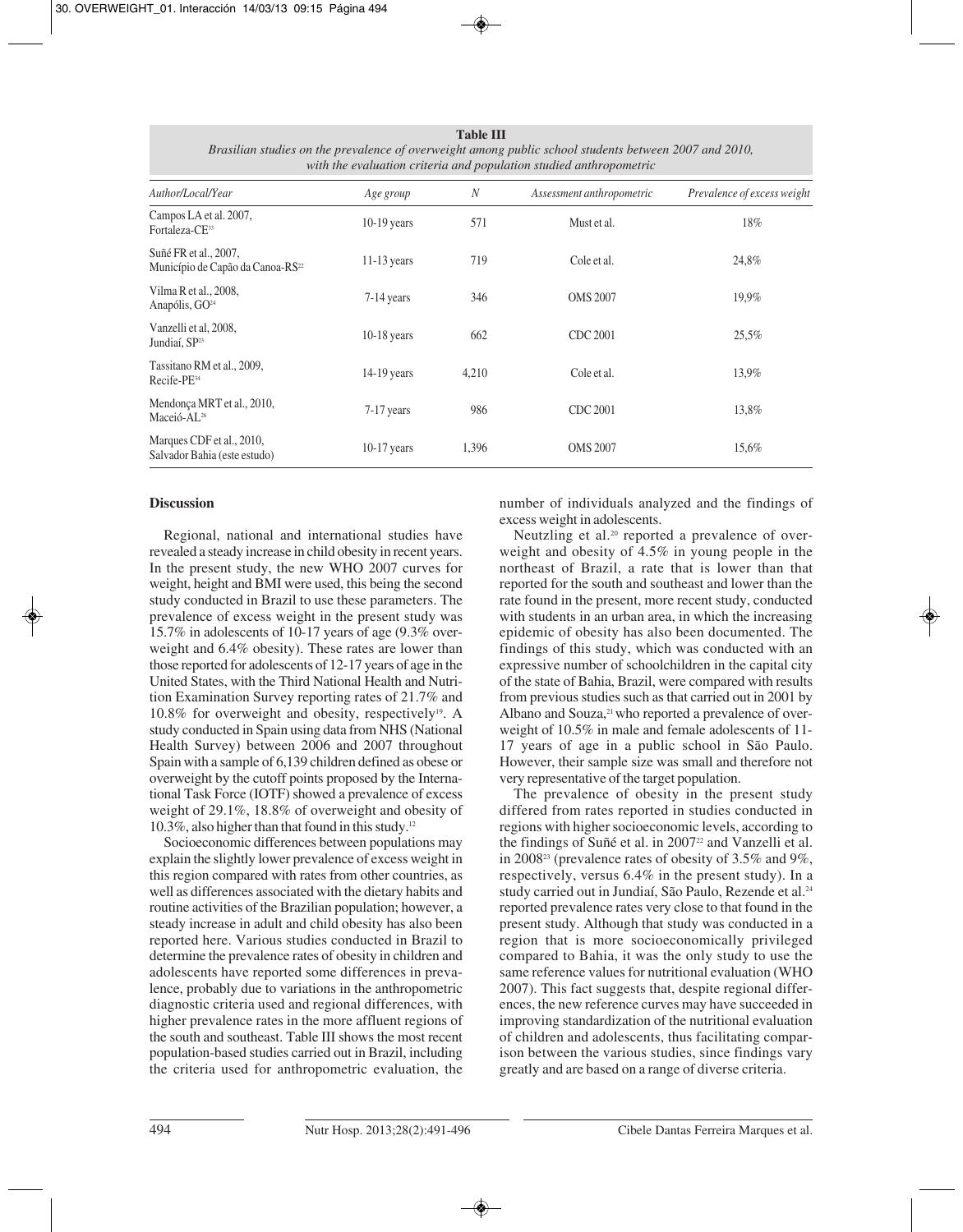The prevalence of overweight found in the present study was lower than that reported in a study conducted with children studying at private schools in the northeast of the country, with a prevalence of overweight of 26.2%.25 The fact may perhaps be explained by the greater access of these individuals to high-calorie foods, a hypothesis that gained strength in a study comparing children from public and private schools in which a multivariate analysis was conducted to evaluate whether students in private schools are more likely to be overweight or obese.<sup>26</sup> That study showed a significant association between being overweight and studying in a private school, perhaps also due to a more sedentary lifestyle with computers, electronic games and television.<sup>26</sup>

In the present sample, no association was found between excess weight and gender, sexual maturity or socioeconomic level. In Goiânia, a study conducted in 2000 with a sample of 243 children in  $5<sup>th</sup>$  to  $8<sup>th</sup>$  grades found a prevalence of overweight of 7.3% in boys and 8.0% in girls, with rates of obesity of 4.2% in boys and  $3.0\%$  in girls<sup>27</sup>. In this study, the prevalence of excess weight (overweight + obesity) was higher in boys; however, the difference was not statistically significant. It has to be admitted that girls are generally more concerned with body image than boys in this age group. Other studies conducted in Brazil and other countries like Spain have shown a higher prevalence of overweight and obesity in boys.12,21,26-30

Adolescents of both sexes within the same age group may be at different phases of puberty, with differences in events being associated with growth.28 This fact may explain the result found in the present study of a higher prevalence of excess weight in younger age groups (< 14 years), with a positive association between age < 14 years and excess weight. The prevalence of excess weight was higher in the initial phase of adolescence, possibly suggesting that the growth spurt at puberty may protect against weight gain. This finding may be important when planning future intervention programs in schools. The different stages of adolescence, each with its own individual characteristics, have to be taken into consideration, including how each stage should be managed within these intervention programs. In agreement with the findings of the present study, Abrantes et al.<sup>31</sup> investigated youths in the northeast of Brazil and reported a higher prevalence of obesity in children of 10-14 years of age compared to older age groups. This aspect may reflect perception of self-image, with older adolescents, often pressured by the communication media, becoming increasingly aware and more critical of their appearance.

In the present study, the prevalence of abdominal obesity (waist circumference at or above the  $80<sup>th</sup>$ percentile) was 12.9% and there was a positive association between abdominal obesity and excess weight, showing that these two variables were dependent in the anthropometric evaluation of the students in this sample. The data found are in agreement with current reports in the literature. Pinto et al.32 reported a prevalence of abdominal obesity of 14.9% (95% CI: 13.1-

16.9) in schoolchildren of 10 to 14 years of age in public and private schools in Recife, Pernambuco, Brazil, using the same criteria for the measurement of waist circumference used in the present study and showed a strong correlation between BMI and waist circumference. The association between the prevalence of abdominal obesity and the presence or absence of excess weight was evaluated, with 12.8% of individuals of normal weight being found to have a waist circumference above the  $80<sup>th</sup>$  percentile, showing that abdominal obesity is an important marker of central obesity and cardiovascular risk even in students who are not overweight. This aspect should be emphasized to paediatricians, who are in a position to detect an increase in waist circumference at an early stage in children with a tendency to develop excess weight.

The trend towards increasing rates of overweight and obesity in children and adolescents is a fact today all over the world, including Brazil and this northeastern region of the country. This fact demands urgent multidisciplinary and governmental measures of prevention and treatment over the short and long-term, as well as educational programs for healthcare professionals. Clear guidance and clarification should be provided to the population by the medical teams and healthcare professionals involved. In addition, media advertising should be regulated, emphasizing healthy dietary habits and regular physical activity in order to minimize and avoid the severe consequences of overweight and obesity in children, adolescents and adults.

Cross-sectional studies involve some methodological limitations and conclusions should only be extrapolated to populations with similar characteristics. Biases in selection, data collection and analysis were rigorously evaluated and measures were taken to avoid them.

The findings of the present study show that excess weight continues to represent an increasing problem in all age groups and in all regions of Brazil. There is a need to standardize the use of current anthropometric indicators, this being the second study conducted in the country with the use of these methods. The anthropometric evaluation criteria still vary between the studies conducted in different geographical areas, and this fact hampers the comparison of some of the data. In the sample studied, the prevalence rates of overweight and obesity were similar to those found in publications resulting from studies conducted in Brazil in regions with a similar socioeconomic level. Although slightly lower, figures were close to those reported in more developed areas, suggesting an increase in the problem even in less affluent regions of the country. The prevalence of excess weight was higher in the initial phase of adolescence and was similar for both genders, for the different stages of sexual maturity and for the different social classes. The association between excess weight and abdominal obesity (waist circumference at or above the  $80<sup>th</sup>$ percentile), a finding described as a predictor of early cardiovascular risk, is noteworthy. Abdominal obesity should be investigated in all patients, even in individuals